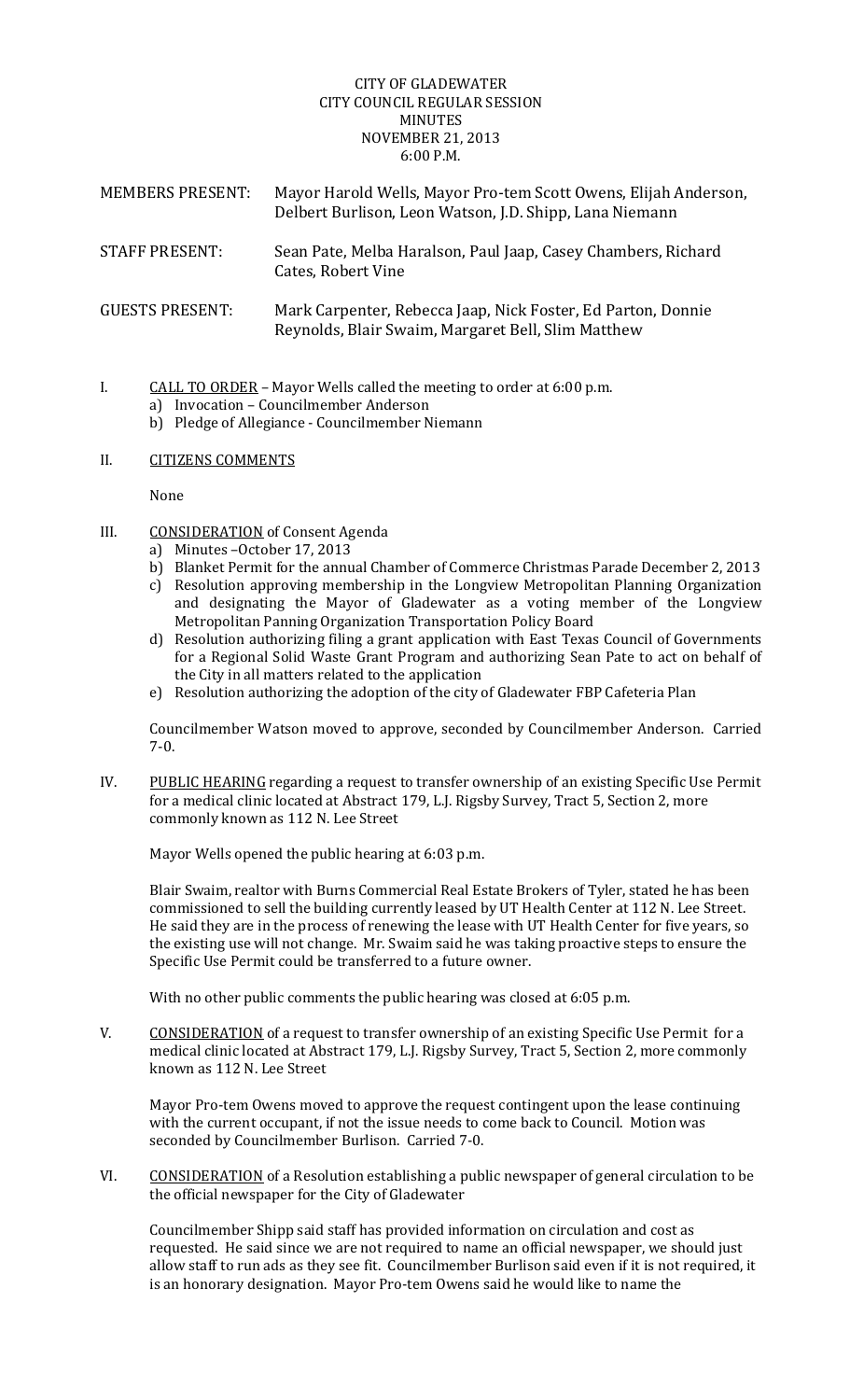Gladewater Mirror as the official newspaper since the rates are lower and the more we can save on legal notices the better. He said when we need a wider audience we can use both papers (Longview News-Journal). Councilmember Burlison commented that the Longview News-Journal does not cover our local news like the Gladewater Mirror. Councilmember Niemann said she believes in supporting local business, however when advertising for jobs, etc. and a wider circulation is needed staff can decide which paper is needed.

Councilmember Watson moved to approve the resolution to name the Gladewater Mirror as the official newspaper for the City, however staff can still use other newspapers when needed. Motion was seconded by Mayor Pro-tem Owens. Carried 6-1 with Councilmember Niemann opposed. 

VII. CONSIDERATION of request for funding from the Gladewater Youth Basketball Association

City Manager Pate said he received a call from the president of the Gladewater Youth Basketball Association stating they would like to get on the list of youth organizations receiving grants from the city. He said they meet at the Methodist Church gym and have a spectacular turnout of kids. Mr. Pate said even though the budget is set, if the Council wants to fund them this year staff can attempt to find funding. He said there are some organizations that don't utilize all of their funds.

Mayor Pro-tem Owens said it was an oversight that we have not funded GYBA and he would like us to find money in the current budget. Councilmember Shipp agreed.

Mayor Pro-tem Owens moved to approve the grant of \$2,500, seconded by Councilmember Watson. Carried 7-0.

VIII. CONSIDERATION of ballot for Gregg County Appraisal District Board of Directors

Mayor Pro-tem Owens moved to cast our 34 votes to A.P. Merritt, seconded by Councilmember Niemann. Carried 7-0.

IX. CONSIDERATION of ballot for Upshur County Appraisal District Board of Directors

Mayor Pro-tem Owens moved to cast our 112 votes to Darrell McKnight, seconded by Councilmember Burlison. Carried 7-0.

X. CONSIDERATION of Resolution authorizing financing for the procurement of a Backhoe/Loader and Sewer Jetter Trailer

Public Works Director Paul Jaap presented information on the current equipment that is worn out and recommended the purchase of a 2013 Cat 416F Backhoe Loader for \$76,897 and a new Sewer Jetter Trailer in the amount of \$56,722. City Manager Pate recommended financing with Austin Bank, which provided the best bid of 1.5% interest for a 3 year note. Mr. Pate said most sewer clogs occur in the winter months. He said we will keep the existing JCB backhoe as a backup and sell the older John Deere.

Councilmember Watson moved to approve financing at Austin Bank for 3 years at 1.5%, seconded by Mayor Pro-tem Owens. Carried 7-0.

XI. CONSIDERATION of an Ordinance amending §51.45 of the Gladewater Code of Ordinances – Tampering, Damaging or Blocking Water Meter

Councilmember Watson moved to approve, seconded by Councilmember Anderson. Carried 7‐0. 

XII. CONSIDERATION of Ordinance to establish street names and addresses for hangars at Gladewater Municipal Airport

City Manager Pate said we received a request from SWEPCO through the City Inspector that hangars at the airport need to have addresses in order to locate service. A map was presented from ETCOG that assigned 911 addresses based on the alphabetical street names designated by the Airport Board.

Councilmember Burlison moved to approve, seconded by Mayor Pro-tem Owens. Carried 7-0.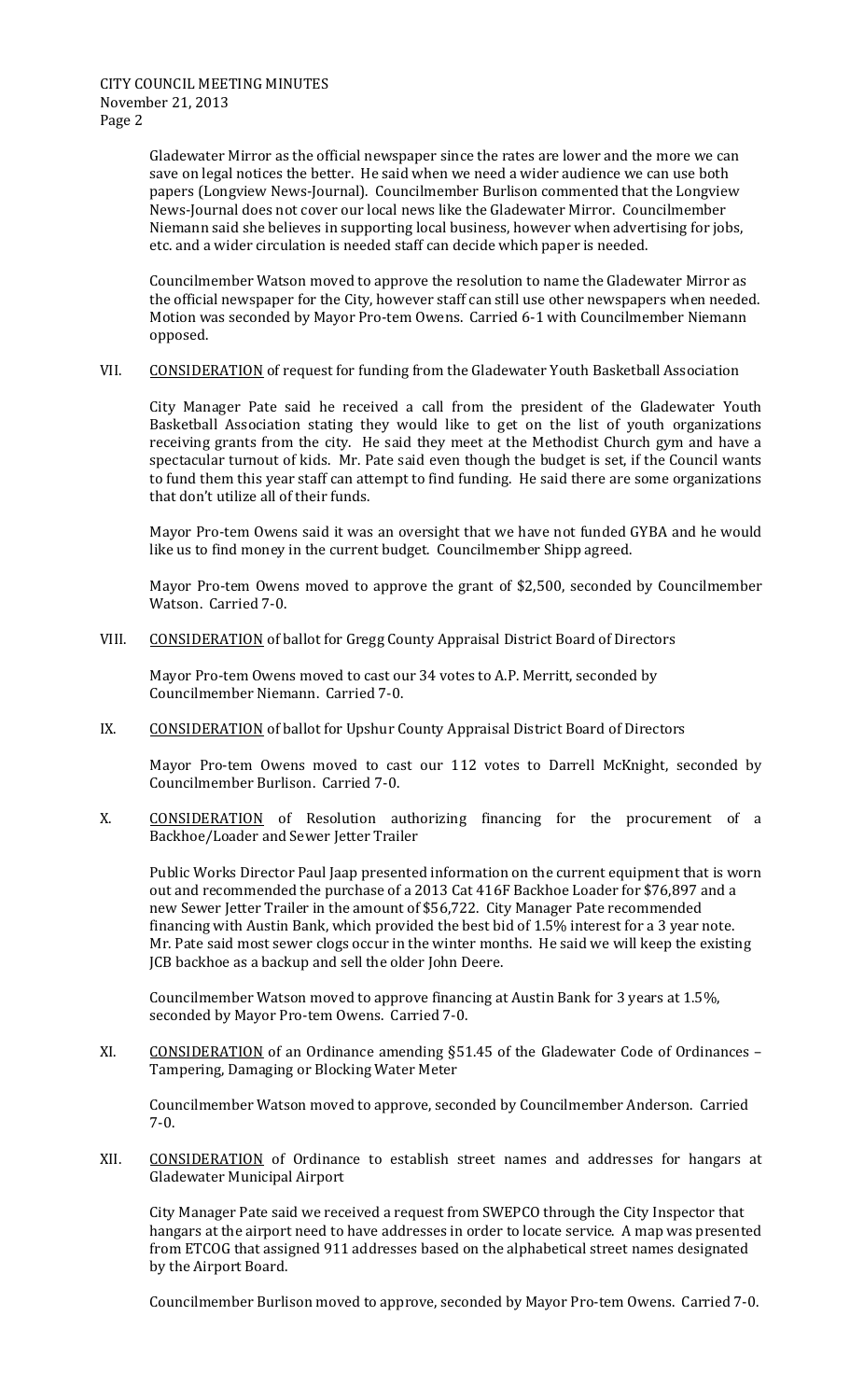XIII. CONSIDERATION of Ordinance to codify Gladewater Municipal Airport Rules and Regulations

City Secretary Haralson stated that Ordinance 93-16, adopted November 18, 1993, establishing the Airport Rules and Regulations has not been codified. There is no change to the existing rules, this action is simply needed to codify.

Mayor Pro-tem Owens commented that we need to do some comparative research on our hangar fees to make sure they are in line with standard rates.

Councilmember Niemann moved to approve the ordinance, seconded by Mayor Pro-tem Owens. Carried 7-0.

XIV. CONSIDERATION of Board appointments

Airport Board - Councilmember Watson stated that since Garnet McClure has missed 3 consecutive meetings this year he should come off the board according to attendance requirements of Resolution 94-13. He moved to appoint Mark Carpenter to fill that place. Motion was seconded by Councilmember Burlison. Carried 7-0. Mayor Pro-tem Owens moved to reappoint Alfred Lacy, Ed Parton and Terry Bewley. Motion was seconded by Councilmember Watson. Carried 7-0.

Board of Adjustments - Councilmember Niemann moved to pull out Elijah Anderson for a separate vote and moved to reappoint Jerry Stone, J.L. Elder and Weldon Davis. Motion seconded by Mayor Pro-tem Owens. Carried 7-0. Mayor Pro-tem Owens moved to reappoint Elijah Anderson, seconded by Councilmember Burlison. Carried 6-0-1 with Anderson abstaining. 

Cemetery Board - Mayor Pro-tem Owens moved to reappoint Wanda Allard, Mary Nell Holt and Britta Tipton and to appoint Rebecca Jaap to replace Pat Mouton. Motion seconded by Councilmember Watson. Carried 7-0.

Lake Board – Mayor Pro-tem Owens moved to reappoint Jim St. John, Neta Clifton and Rocky Hawkins, seconded by Councilmember Watson. Carried 7-0. (Note: There is one vacancy remaining on this board due to Kevin Clark's resignation.)

Library Board - Councilmember Burlison moved to reappoint Darren Richardson, Vi Melton and Brenda Kaster and to appoint Julie McDaniel to replace Barry Cook. Motion seconded by Mayor Pro-tem Owens. Carried 7-0.

Main Street Board – Mayor Pro-tem Owens moved to reappoint Monty Graham, Mark Armstrong and Robert Johnson and to appoint Nick Foster to fill the vacant position. Motion was seconded by Councilmember Watson. Carried 7-0.

Planning & Zoning Board - Mayor Pro-tem Owens commented that we need to look back on the attendance record as it appears Harry Sutphen missed 3 consecutive meetings in 2012 as well as Marlene Downing. He said we need to make all folks aware that attendance is expected. Chairman Margaret Bell explained to the Council that  $P \& Z$  has had a lot of extra called meetings and they attempted to set the extra meetings when most could attend. Mr. Sutphen's job caused him to miss quite a bit last year but not this year. Mayor Wells asked if there has been any problem obtaining a quorum. Mrs. Bell responded that it has not been a problem this year.

Mayor Pro-tem Owens moved to reappoint Linda Dougan, Mark Friend, Sheila Faggans and Harry Sutphen. Motion was seconded by Councilmember Watson. Carried 7-0.

Councilmember Shipp requested that the attendance record also include special called meetings. He said we should perhaps come back and amend the policy to include 75% attendance rate over a 12 month period.

Historical Preservation Liaison – Councilmember Burlison said he has a problem voting on one individual and believes we need a board. Councilmember Shipp asked if this position should be assigned to an existing board, such as Main Street. Mayor Pro-tem Owens said he believed this position was necessary for certain grants. City Secretary Haralson explained it was necessary for a grant we received several years ago but the position has never been filled.